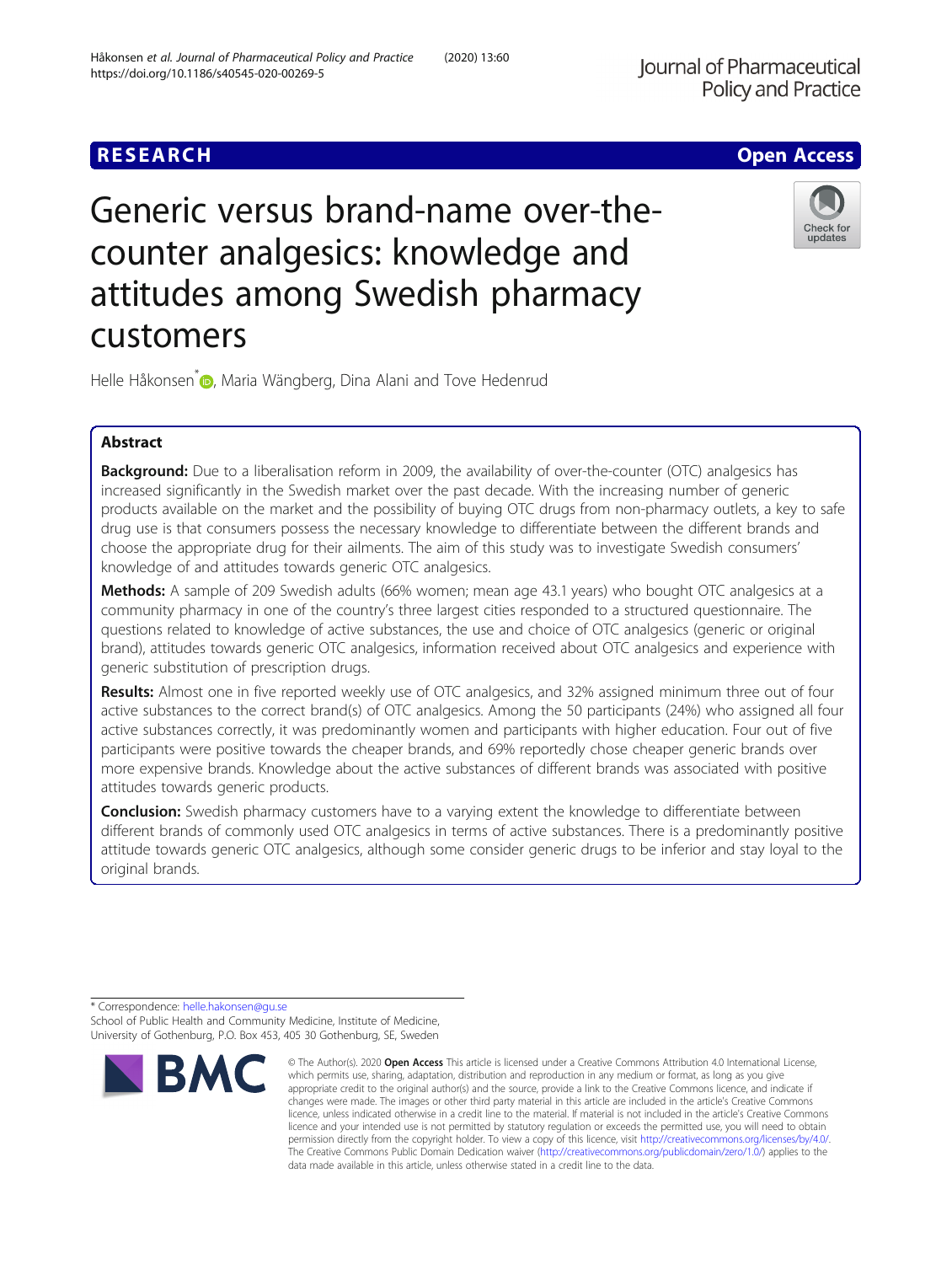#### Background

A decade ago, the Swedish pharmacy monopoly was lifted, and a selection of over-the-counter (OTC) drugs was permitted for sale by non-pharmacy outlets. The intention was to increase the availability of OTC drugs and stimulate price competition between different suppliers [\[1](#page-6-0)]. In general, increased availability of OTC drugs may provide the possibility for people to take more responsibility of the management of their own health and enhance self-care of minor ailments. Furthermore, responsible and appropriate self-medication with OTC drugs can provide significant economic benefits for society [\[2](#page-6-0)]. However, responsible self-medication depends on people's ability to choose an appropriate drug for their ailments and to use the drug correctly.

Although community pharmacies have remained the preferred retailer for OTC drugs among Swedes, a majority of the population have sometimes obtained OTC drugs from a non-pharmacy outlet since these drugs became available on the larger market [[3](#page-6-0)]. Analgesics, which constitute the most commonly used group of OTC drugs, is the group of drugs most frequently bought from non-pharmacy outlets [[3](#page-6-0)]. These drugs are generally well known and perceived by consumers as less risky than other OTC drugs [\[4](#page-6-0)]. However, there is potential for serious adverse events, even in therapeutic doses, for individuals with certain conditions. For example, intake of nonsteroidal anti-inflammatory drugs (NSAIDs) is associated with various adverse events, including gastrointestinal, renal and cardiovascular complications [\[5\]](#page-6-0). Paracetamol is especially associated with the risk of hepatic toxicity in large doses [\[6\]](#page-6-0) and also with the adverse events that often are observed with NSAIDs at standard analgesic doses [[7](#page-6-0)]. In Sweden, a possible association between the increased availability of paracetamol in non-pharmacy outlets and the number of reported paracetamol-related intoxications led to the decision to restrict the sale of paracetamol tablets to pharmacies from November 2015 [[8](#page-6-0)]. Diclofenac has also been the subject of controversy, due to its negative environmental impact and the risk of cardiovascular disease. After a comprehensive Danish study concluded that diclofenac poses a significant cardiovascular health risk compared with non-use and use of paracetamol, ibuprofen and naproxen [\[9](#page-6-0)], oral formulations of diclofenac were restricted to prescription use only from June 1, 2020.

In Sweden, analgesic drugs are eligible for reimbursement if prescribed for the relief of chronic pain. Hence, most OTC analgesics are used for non-chronic conditions or as supplement to prescribed analgesics. Although each dispensing of OTC analgesics is confined to maximum pack sizes (e.g. 10 g of paracetamol), there are no restrictions on the number of packages of OTC analgesic allowed sold per person per day. Direct-toconsumer advertisement is allowed for OTC drugs under the condition that it provides a current, factual and balanced presentation that promotes appropriate use of the drug.

There are no valid patents for any of the OTC analgesics sold on the Swedish market. Hence, the available products are generics with a given brand name or just a generic name followed by the company name. Although most generic drug policies, which comprise measures to make generic drugs more available, have been directed towards the market for prescription drugs [[10\]](#page-6-0), an increase in the number of available generics in the OTC market has also been observed. For instance, in Sweden, up to four new brands of the top-selling analgesics (i.e. paracetamol and ibuprofen) were introduced per substance between 2009 and 2013, all with a lower price compared with the previously established brands [[11\]](#page-6-0).

Sweden has had mandatory generic substitution of reimbursed prescription drugs since 2002. Although being mandatory, physicians and pharmacists are allowed to make exceptions due to medical or pharmaceutical reasons. In addition, the patients have the possibility to decline by paying the difference between the price of the prescribed drug and the maximum reimbursement price set by the Dental and Pharmaceutical Benefits Agency [[12\]](#page-6-0). According to the dispensing register, the use of generic drugs as a share of total sales are high, with acceptance rates of generic substitution close to 100% even in therapeutic areas where generic substitution has been considered controversial [\[13,](#page-6-0) [14\]](#page-6-0). Despite this, studies have shown a dissatisfaction with generic drugs in a sizeable minority of Swedish patients [[15](#page-6-0), [16\]](#page-6-0). In one of the studies, almost one third reported a low level of trust in the equality of interchangeable generics, of whom 53% still accepted substitution [[16\]](#page-6-0). This apparent contradiction may be due to demand-side measures that stimulate the prescription and/or dispensing of generic drugs. Since most OTC drugs are usually excluded from pharmaceutical benefit schemes, as is the case in Sweden, it is reasonable to expect a demand for cheaper generic products in this segment of the pharmaceutical market. Nevertheless, paradoxically, the brand-name drugs continue to be market leaders despite price being the single most influential factor for consumer choice [[17,](#page-6-0) [18\]](#page-6-0).

The use of generic drugs has been extensively studied with respect to consumer experiences and attitudes (e.g. summarised in several reviews  $[19-21]$  $[19-21]$  $[19-21]$  $[19-21]$  $[19-21]$ ). However, just a few studies have focused on OTC generics [[17,](#page-6-0) [18](#page-6-0), [22](#page-6-0)]. One example is Fraeyman et al., who investigated Belgian consumer perceptions of different brands and packages of OTC paracetamol [[22\]](#page-6-0). They found that almost half of the respondents were unable to state an actual brand name of paracetamol and that the majority, with an overrepresentation of lower-educated respondents,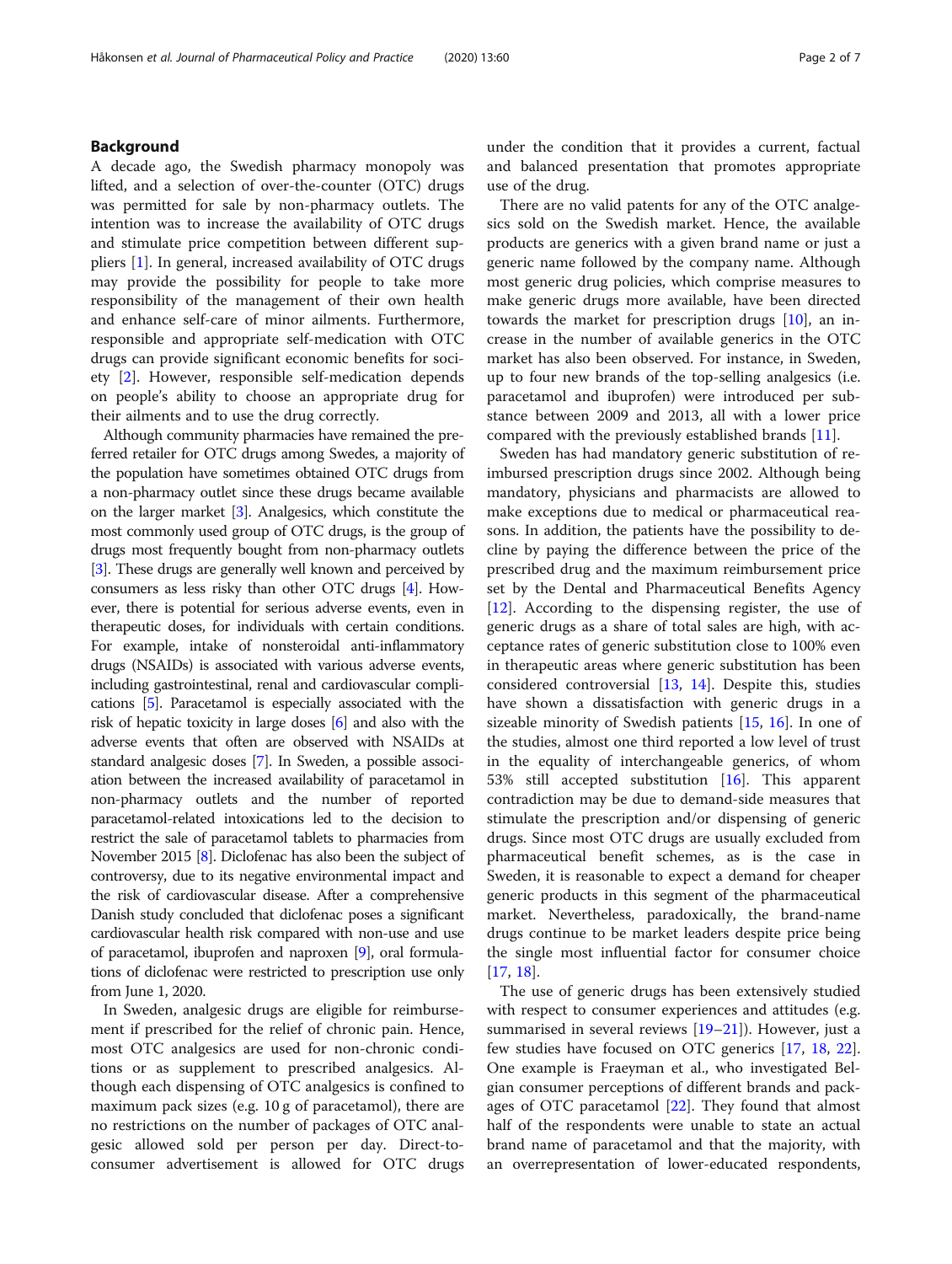believed that there were differences in effects and side effects between the different brands [\[22](#page-6-0)].

With the increasing number of generic products available on the market, and the possibility of buying OTC drugs from non-pharmacy outlets, it is crucial with regard to appropriate use that the consumers possess the necessary knowledge to differentiate between the different brands and choose the proper drug for their ailments. The aim of this study was therefore to investigate Swedish consumers' knowledge of and attitudes towards generic OTC analgesics.

#### Material and method

#### Material

The study population consisted of 209 Swedish adults  $(≥ 18$  years of age) who bought OTC analgesics at a community pharmacy in either Gothenburg, Malmö or Stockholm, the three largest cities in Sweden. The OTC analgesics available on the Swedish market at the time of data collection contained the following active substances: acetylsalicylic acid, diclofenac, ibuprofen or paracetamol.

#### Method

Based on convenience sampling, three community pharmacy managers, one in each of the three cities, were given information about the study before they gave their permission to recruit participants among their customers. Customers who purchased an OTC analgesic were then given oral and written information about the study and invited to take part. Of those who were asked to participate, 49% agreed.

Data were collected in April 2016 (Gothenburg and Stockholm, by MW) and March 2017 (Malmö, by DA) by using a structured questionnaire that the participants completed on site. The questionnaire included items regarding current use of OTC analgesics, knowledge of the active substances in different products, choice of OTC analgesic (generic or original brand), information received about OTC analgesics and experience with generic substitution of prescription drugs. Concerning knowledge, the participants were asked to assign the generic name of four active substances to six different brands of OTC analgesics. Finally, a set of six statements about the participants' attitudes towards generic drugs were to be answered on a 5-point Likert scale. Information on participants' sex, age and education was also collected. Three age groups were constructed: 18–39 years, 40–59 years and > 60 years. Education was categorised as "lower education" (ranging from elementary school to postgraduate studies without a degree) and "higher education" (a university degree after a minimum of 3 years of studies at a university level). The questionnaire was piloted in advance.

SPSS Statistics, version 22 (SPSS Inc., Chicago, IL, USA), was used in the analyses of the data. Pearson's chi-square tests were conducted to examine the association between the participants' knowledge of the active substances of OTC analgesics and the variables sex, age, educational level, frequency of OTC analgesic use, if they had been offered generic substitution of prescription drugs and choice of OTC analgesic. Logistic regression was used to investigate the odds ratios (ORs) for choosing a generic OTC analgesic in relation to sex, age, educational level, frequency of OTC analgesic use and been offered generic substitution of prescription drugs. Female sex, age 18–39 years, lower education, weekly use of OTC analgesics and not been offered generic substitution of prescription drugs were chosen as reference categories in the analyses. The results are presented as ORs with 95% confidence intervals (CIs).

#### Results

The study population consisted of 138 women (66.0%) and 71 men (34.0%) 20–82 years of age (mean age 43.1 years). Of these, 116 participants (55.5%) were categorised as having lower education and 93 participants (44.5%) as having higher education. Twenty-six participants (12.4%) were students, 154 (73.7%) were employed and 29 (13.8%) were retired or receiving government benefits.

Almost one in five (18.2%) reported weekly use of OTC analgesics, while monthly or less than monthly use was reported by 40.7% and 41.1%, respectively. Sixty per cent of the participants reported that they had gotten information from pharmacy personnel about the availability of cheaper brands of OTC analgesics, and 62.2% had experienced being offered generic substitution of prescription drugs.

Table [1](#page-3-0) shows how the participants matched the active substances (generic names) to the corresponding brand names. Sixty-seven participants (32.1%) assigned three or four active substances to the correct brand(s) of OTC analgesics on the Swedish market (Table [2\)](#page-3-0). Fifty participants (23.9%), comprising 41 (29.7%) women and 9 (12.7%) men, assigned all four active substances correctly. A majority of these participants (62.0%) had higher education. Eighty per cent of those who gave correct answers had been offered a generic substitute of a prescription drug, and 86.0% had bought generic OTC analgesics.

As seen in Table [1](#page-3-0), the most common mistake was to assign paracetamol as the active substance in products with ibuprofen (17.6%) and vice versa (11.5%).

More than two thirds (69.4%) reported that they choose the cheaper generic brands over original brands when they buy OTC analgesics. According to Table [3](#page-4-0), these were more likely to be women than men. There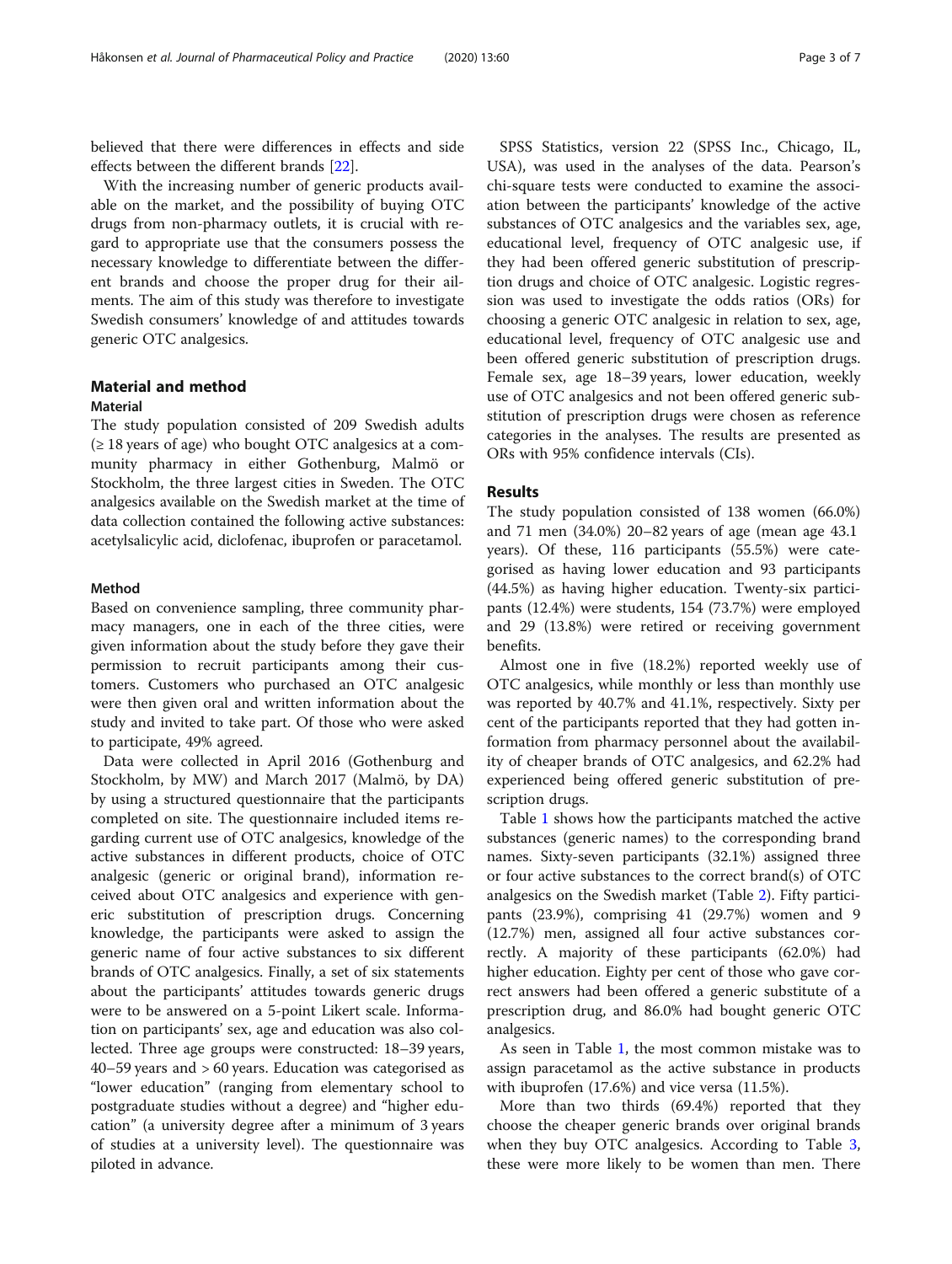|            |                       | Active substance (generic name) |                         |                  |             |  |
|------------|-----------------------|---------------------------------|-------------------------|------------------|-------------|--|
|            |                       | Acetylsalicylic acid            | Diclofenac <sup>a</sup> | <b>Ibuprofen</b> | Paracetamol |  |
| Brand name | Alvedon <sup>®</sup>  | $5(2.4\%)$                      | $6(2.9\%)$              | $11(5.3\%)$      | 143 (68.4%) |  |
|            | lbumetin <sup>®</sup> | 14 (6.7%)                       | $6(2.9\%)$              | 134 (64.1%)      | $5(2.4\%)$  |  |
|            | lpren®                | $7(3.3\%)$                      | $6(2.9\%)$              | 119 (56.9%)      | 32 (15.3%)  |  |
|            | Panodil <sup>®</sup>  | 11 (5.3%)                       | $3(1.4\%)$              | 13 (6.2%)        | 121 (57.9%) |  |
|            | Treo <sup>®</sup>     | 141 (67.5%)                     | $8(3.8\%)$              | 3(1.4%)          | $6(2.9\%)$  |  |
|            | Voltaren <sup>®</sup> | $8(3.8\%)$                      | 123 (58.9%)             | $6(2.9\%)$       | 10 (4.8%)   |  |

<span id="page-3-0"></span>Table 1 The numbers and percentages of participants' who indicated acetylsalicylic acid, diclofenac, ibuprofen and paracetamol as the active substances in the respective brands of OTC analgesics ( $n = 209$ ). Correct identifications are reported in bold

<sup>a</sup>OTC status for oral formulations was withdrawn from June 1, 2020

was no association between the frequency of use and choice of generic or original brand. The likelihood of choosing a cheaper brand was two times higher for participants who had experienced being offered a generic substitute of a prescription drug compared with those who had not. A majority of participants reported positive attitudes towards generic OTC analgesics, as can be seen in Table [4](#page-4-0).

#### **Discussion**

This study shows that Swedish consumers, who were recruited during a visit to the pharmacy, to a varying

Table 2 Associations between the numbers of correct matches of brand names with active substances in relation to different  $f_{\text{a} \text{atawa}}/n$ 

| $1dCUOS (II = ZUY)$                                     |             |             |          |
|---------------------------------------------------------|-------------|-------------|----------|
|                                                         | 0-2 matches | 3-4 matches | p value* |
| Sex                                                     |             |             |          |
| Female                                                  | 86 (62.3%)  | 52 (37.7%)  | 0.015    |
| Male                                                    | 56 (78.9%)  | 15 (21.1%)  |          |
| Age group                                               |             |             |          |
| 18-39 years                                             | 68 (64.2%)  | 38 (35.8%)  | 0.327    |
| 40-59 years                                             | 41 (68.3%)  | 19 (31.7%)  |          |
| $\geq 60$ years                                         | 33 (76.7%)  | 10 (23.3%)  |          |
| Educational level                                       |             |             |          |
| Lower                                                   | 88 (62.0%)  | 54 (38.0%)  | 0.006    |
| Higher                                                  | 28 (41.8%)  | 39 (58.2%)  |          |
| Frequency of OTC analgesic use                          |             |             |          |
| At least weekly 27 (71.1%)                              |             | 11 (28.9%)  | 0.650    |
| Less than weekly $115(67.3\%)$                          |             | 56 (32.7%)  |          |
| Been offered generic substitution of prescription drugs |             |             |          |
| No                                                      | 59 (77.6%)  | 17 (22.4%)  | 0.023    |
| Yes                                                     | 83 (62.4%)  | 50 (37.6%)  |          |
| Choice of OTC analgesic                                 |             |             |          |
| Generic brand                                           | 92 (63.4%)  | 53 (36.6%)  | 0.036    |
| Original brand                                          | 50 (78.1%)  | 14 (21.9%)  |          |
|                                                         |             |             |          |

\*Pearson's chi-square test,  $p < 0.05$ 

extent have the knowledge needed to identify the active substances in commonly used OTC analgesics. One third of the participants matched at least three out of four active substances to the correct brand. The shares of correct identification varied from 57% for one of the ibuprofen products to 68% for the acetylsalicylic acid product and one of the paracetamol products. In comparison, 46% of the consumers in the Belgian study were able to identify brand names for paracetamol [\[22](#page-6-0)]. In an American study, 26% of the paracetamol users reported knowledge of the active substance in paracetamolcontaining products [[18\]](#page-6-0).

Two thirds of the participants in this study were women, which reflects that there are more women than men among pharmacy customers and that women use OTC drugs more frequently compared with men [\[3,](#page-6-0) [23](#page-6-0), [24](#page-6-0)]. Regarding analgesics, this may be related to menstrual pain and that women seem to suffer from pain at rates higher than men and are more sensitive to pain [\[25](#page-6-0)]. It was found that a higher proportion of women than men could identify the active substances of the OTC analgesics (37.7 vs. 21.1%, Table 2). Since women have more frequent visits to the pharmacy, they may also receive more information about generic drugs and drugs in general. A previous Swedish study showed that women to a larger extent than men report pharmacy staff as a source of information [[24](#page-6-0)]. In the same study, men, young adults (18–39 years) and individuals with low education were identified as the most frequent buyers of OTC drugs in non-pharmacy outlets, when taking into account the total number of purchases [\[24](#page-6-0)]. This may further explain the discrepancy between the sexes, since the non-professional personnel are not supposed to provide information upon sale. As in previous research, better knowledge turned out to increase proportionally with higher education [\[26\]](#page-6-0).

Almost one third reported that they would choose the original brands over cheaper generics when they buy OTC analgesics. Participants who were male and/or had never been offered generic substitution of a prescription drug were most unlikely to choose a generic brand over an original. There was also an association between a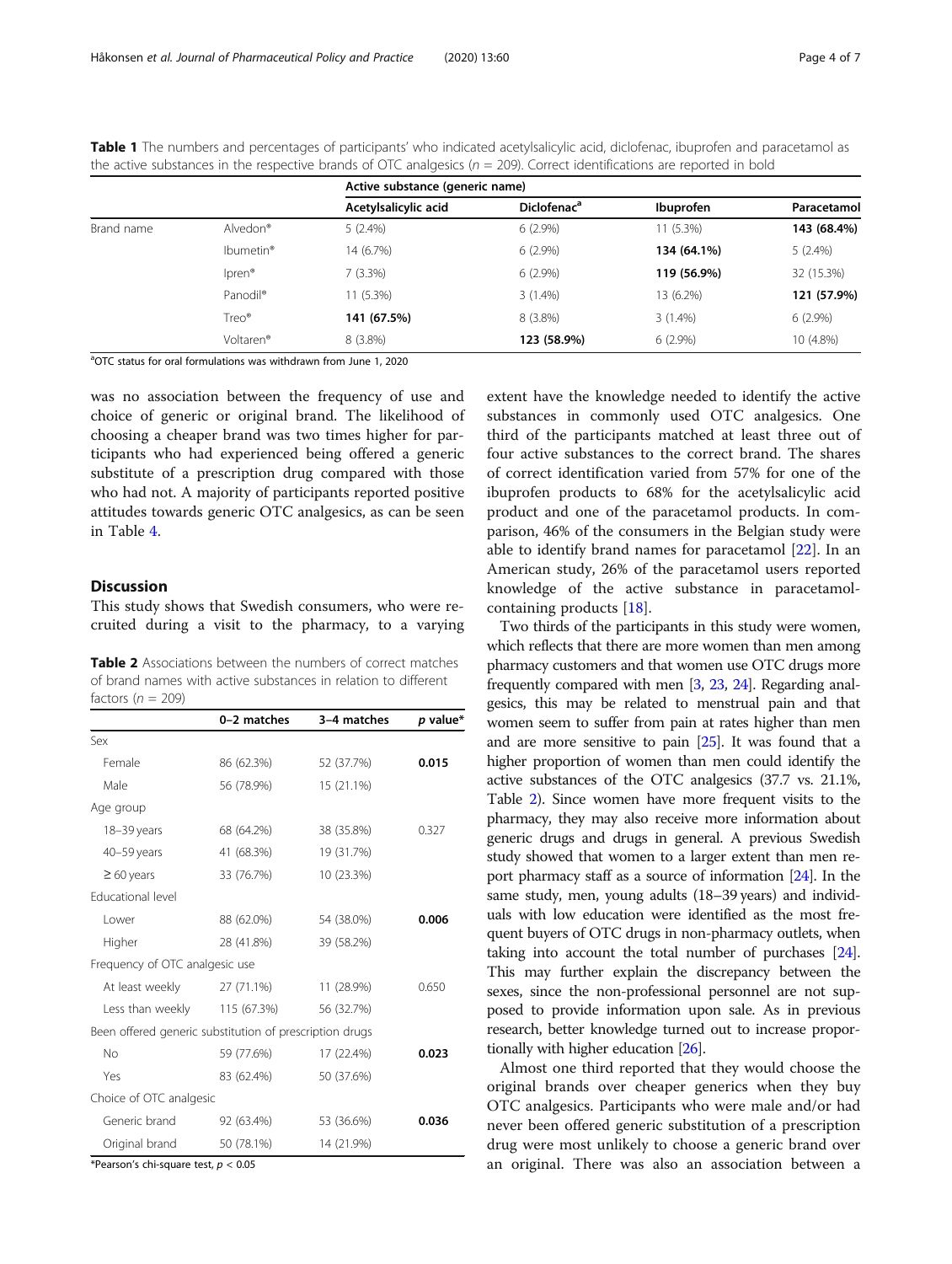| presemption arags                                       |                                                                            |      |     |               |  |
|---------------------------------------------------------|----------------------------------------------------------------------------|------|-----|---------------|--|
|                                                         | Choosing a generic over-the counter (OTC) analgesic over an original brand |      |     |               |  |
|                                                         | n                                                                          | $\%$ | OR  | 95% CI        |  |
| Sex                                                     |                                                                            |      |     |               |  |
| Female                                                  | 104                                                                        | 75.4 | 1.0 |               |  |
| Male                                                    | 41                                                                         | 57.7 | 0.5 | $0.26 - 0.94$ |  |
| Age group                                               |                                                                            |      |     |               |  |
| 18-39 years                                             | 73                                                                         | 68.9 | 1.0 |               |  |
| 40-59 years                                             | 43                                                                         | 71.7 | 1.0 | $0.46 - 1.99$ |  |
| $\geq 60$ years                                         | 29                                                                         | 67.4 | 0.8 | $0.34 - 1.78$ |  |
| Educational level                                       |                                                                            |      |     |               |  |
| Lower                                                   | 76                                                                         | 65.5 | 1.0 |               |  |
| Higher                                                  | 69                                                                         | 74.2 | 1.4 | $0.75 - 2.64$ |  |
| Frequency of OTC analgesic use                          |                                                                            |      |     |               |  |
| At least weekly                                         | 28                                                                         | 73.7 | 1.0 |               |  |
| Less than weekly                                        | 117                                                                        | 68.4 | 0.6 | $0.27 - 1.42$ |  |
| Been offered generic substitution of prescription drugs |                                                                            |      |     |               |  |
| No                                                      | 45                                                                         | 59.2 | 1.0 |               |  |
| Yes                                                     | 100                                                                        | 75.2 | 2.0 | $1.03 - 3.87$ |  |

<span id="page-4-0"></span>**Table 3** Adjusted odds ratios (ORs) for choosing a generic over-the-counter (OTC) analgesic ( $n = 145$ ) over an original brand ( $n =$ 64), in relation to sex, age, educational level, frequency of OTC analgesic use and experience with generic substitution of prescription drugs

negative attitude towards generics and being able to match a maximum of two active substances with the correct brand. The results on attitudes in this study are in line with results from studies on generic prescription drugs [[16,](#page-6-0) [19](#page-6-0)–[21\]](#page-6-0). A systematic review of studies from a wide range of countries showed that about one third of the general population hold negative views of generic drugs [[19](#page-6-0)], a finding which coincides with a review restricted to studies from high-income countries [[20\]](#page-6-0) and the before-mentioned Swedish study [\[16\]](#page-6-0). Possible explanations for the negative attitudes towards generics are the common lay belief that lower prices imply poorer quality and the familiarity and trust people tend to have in well-known brands [[21\]](#page-6-0). The previously cited Belgian study showed a shift in preference—from the more expensive original brand to the cheaper generics—for two thirds of the consumers when the prices were displayed,

whereas the remaining third stayed loyal to their brands despite the price difference [[22\]](#page-6-0). This brand loyalty was especially seen in lower-educated consumers, who believed that effectiveness and quality differed between brands, and among older consumers, who wanted to avoid confusion because of different packages [\[22\]](#page-6-0). Studies have also shown that patients make trade-offs between price and perceived quality in relation to the seriousness and complexity of the condition they are treating, when choosing among original and generic brands [[27](#page-6-0)–[29](#page-6-0)]. This again can be explained by a lack of understanding of different products having the same active ingredients.

Previous studies have concluded that Swedes report responsible use and basic awareness of paracetamol regarding the maximum daily dose and potential consequences of overdosing [\[24,](#page-6-0) [26](#page-6-0)]. Paracetamol may, however, present a

**Table 4** Participants' attitudes towards generic OTC analgesics ( $n = 208$ )

| <b>Statement</b>                                                          | Corresponds<br>very well, $n$ $(\%)$ | Corresponds<br>fairly well, $n$ $(\%)$ | Corresponds neither<br>well nor poorly, $n$ $(\%)$ | Corresponds<br>fairly poorly, n<br>(%) | Corresponds<br>very poorly, n<br>(%) |  |
|---------------------------------------------------------------------------|--------------------------------------|----------------------------------------|----------------------------------------------------|----------------------------------------|--------------------------------------|--|
| 1. I am positive towards cheaper brands<br>on the market                  | 122 (58.7%)                          | 47 (22.6%)                             | 21 (10.1%)                                         | 10 (4.8%)                              | $8(3.8\%)$                           |  |
| 2. I feel safe when I buy cheaper brands                                  | 69 (33.2%)                           | 59 (28.4%)                             | 52 (25.0%)                                         | 18 (8.7%)                              | 10 (4.8%)                            |  |
| 3. A lower drug price entails poorer<br>quality                           | $2(1.0\%)$                           | 17 (8.2%)                              | 58 (27.9%)                                         | 52 (25.0%)                             | 79 (38.0%)                           |  |
| 4. Cheaper brands are of the same<br>quality as the more expensive brands | 56 (26.9%)                           | 51 (24.5%)                             | 63 (30.3%)                                         | 27 (13.0%)                             | 11 (5.3%)                            |  |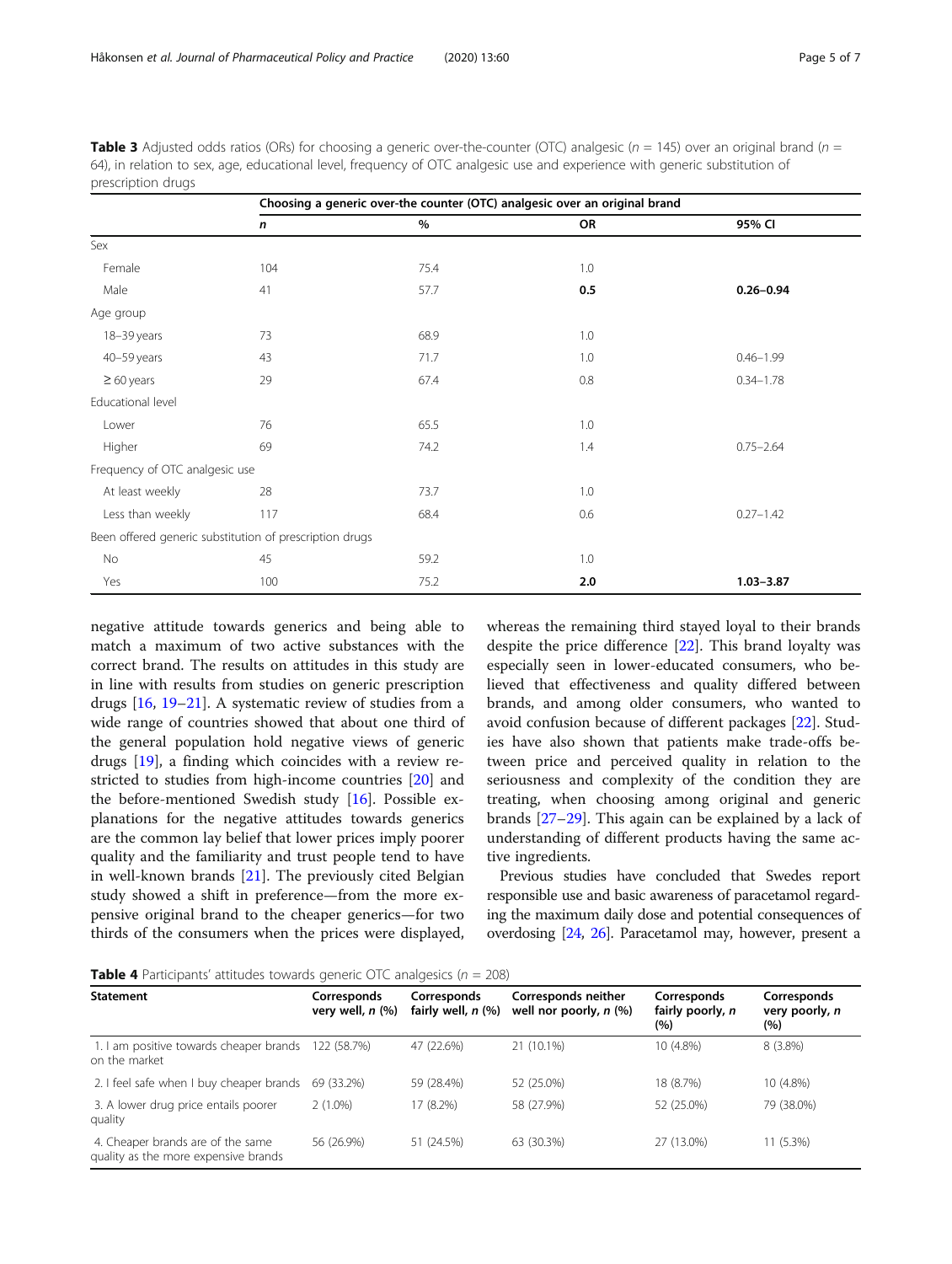special case, since this substance received a lot of media attention in 2015 after its sale was withdrawn from nonpharmacy outlets [[30](#page-6-0)]. On the other hand, official statistics in Sweden show that this act was followed by an increase in the defined daily doses of ibuprofen sold outside pharmacies that equalled the respective decrease in the sale of paracetamol [\[31\]](#page-6-0). This suggests that individuals are either unaware or careless about when it is appropriate to use one drug instead of the other. It may also be that they do not know that the products contain different active ingredients, something that is substantiated by the results of this study. Another aspect of this is the risk of erroneous use. A study from Finland showed that 26% of all problems related to OTC drugs concerned so-called high-risk drugs, in which many of these cases involved drug-drug interaction between NSAIDs and prescription drugs and inappropriate duplication of NSAIDs [\[32](#page-6-0)]. Unintentional duplication of active ingredients due to misunderstanding has also been seen when making inventories of chronic patients' drug use [[33](#page-6-0), [34](#page-6-0)].

In general, familiarity with the name or brand, in addition to the perceived effectiveness and safety of the drug, is known to influence consumers when buying OTC drugs [[35\]](#page-6-0). Another influencing factor that cannot be ignored is direct-to-consumer advertising [[17\]](#page-6-0). The salient point is whether consumers have the necessary knowledge to differentiate between the different brands and choose the appropriate drug for their ailments in situations where they do not receive counselling. Now that a range of products is being sold outside of regular pharmacies, it is important to increase the knowledge of OTC analgesics. Awareness of the name of the active substances should be raised, for instance, by highlighting the generic name on the drug packages, to reduce any confusion and mistakes that may compromise the treatment outcome and cause unintended effects. Regarding increasing consumers' knowledge of the OTC analgesics' risk profiles, previous studies have shown that written information in itself does not yield any significant results [\[36](#page-6-0), [37](#page-6-0)], nor does the counselling from pharmacy personnel [[36\]](#page-6-0), while counselling by physicians is associated with better results [[36\]](#page-6-0). Schmitt et al. have suggested that a better coordination of physician and pharmacist counselling, integrated with written information, may improve efficiency and eliminate redundancy to communicate clear and complete information [[36](#page-6-0)]. That physicians discuss the use of OTC drugs with chronic patients is advantageous, since they also have insight into patients' use of prescription drugs. To benefit individuals who do not regularly visit a physician, a combination of better labelling of OTC drugs and more active counselling by pharmacy personnel should be a goal.

This study was conducted in the three largest cities in Sweden, where there are high numbers of pharmacies. Possibly, living in a big city with many pharmacies increases people's knowledge of OTC drugs. The fact that we only recruited pharmacy customers may also be a reason for a possible overestimation of people's knowledge. Yet, we consider this a modest bias, since a majority of Swedes still buy most of their OTC drugs at a pharmacy [\[3,](#page-6-0) [24\]](#page-6-0). Furthermore, patient information leaflets are reportedly the consumers' most common source of information [\[24](#page-6-0)]. The response rate of about 50% is a limitation of the study. There is always a risk that those with the greatest interest in and knowledge of the topic agree to participate. There was also a high proportion of people with a university degree (45%) compared with the national level (28%), which indicates that the results of the present study overestimate the extent of knowledge of OTC analgesics in the country as a whole. However, it corresponds very well with the educational level in the largest cities where the study was conducted [38].

#### Conclusion

This study shows that Swedish pharmacy customers to a varying extent have the knowledge needed to identify the active substances in commonly used OTC analgesics. Knowledge of the names of active substances of different brands was associated with positive attitudes towards generic products. There seems to be a predominantly positive attitude towards generic OTC analgesics among Swedish consumers, although some consider generic drugs to be of inferior quality and stay loyal to the brand-name drugs.

Raised awareness of the names of the active substances of OTC analgesics is important, alongside increased knowledge of the drugs' similarities and differences in effects and risk profiles. Better labelling of the packages and more counselling about OTC analgesics from different sources seem necessary for the consumers to be able to differentiate between the different brands and choose the appropriate drugs for their ailments.

#### Acknowledgements

NA

#### Authors' contributions

HH was responsible for data curation, investigation, formal analysis and writing the original draft. MW and DA collected data, performed analyses and reviewed the draft. TH contributed with analysis and writing and reviewing the draft. All authors read and approved the final manuscript.

#### Funding

Open access funding provided by University of Gothenburg.

#### Competing interests

The authors declare that they have no competing interests.